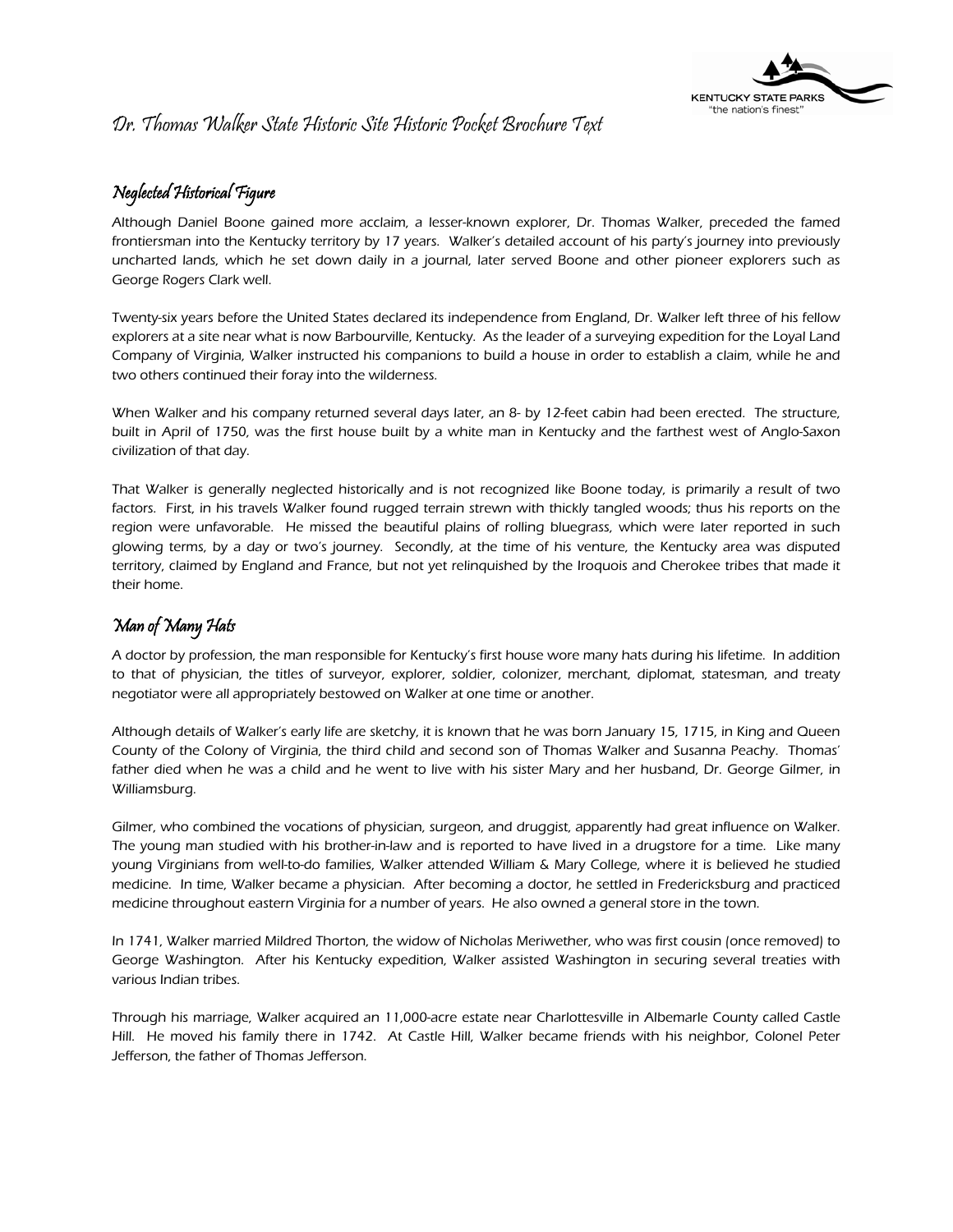

When the colonel fell ill, Walker attended him for many months. Upon Peter's death in August of 1757, the good doctor found that he and two others were executors of the Jefferson estate. Among other things, this involved the guardianship of all the Jefferson children and the supervision of young Thomas' education. One can only speculate as to the influence the enterprising and courageous Walker had on the nation's third president.

An adventurous, energetic man, the 5-foot-7-inch Walker found maintaining an estate as large as Castle Hill took up

much of his time with little left for practicing medicine. In response to tending his land holdings, he became a surveyor and thus an explorer. His restless spirit led him and a friend, William Winston, on many hunting and exploration tours, but they never ventured farther than the headwaters of the James River. However as Walker's experience and knowledge of the wilderness grew, he became regarded as a leader among adventurers.

In 1745, Colonel James Patton was granted 100,000 acres of land by the Virginia Council, and in 1748 Walker, as a surveyor, accompanied an exploration party headed by Patton. The group journeyed as far as southwest Virginia and eastern Tennessee, but did not attempt to explore Kentucky. Another member of the party was John Findlay, who would later gain acclaim as Daniel Boone's scout.

Walker learned that the Virginia council was making such large land grants to promote western colonization in the name of England against the French. Walker began motions to acquire such a grant. While he traveled with Patton, John Lewis, a Pennsylvania emigrant who founded Staunton, Virginia, obtained a grant of 800,000 acres on July 12, 1748 for the Loyal Land Company of Virginia. Walker is said to have been highly influential in organizing the company.

### A Loyal Venture

Almost a year and a half later on December 12, 1749, Lewis appointed Walker agent for the company. Walker was to explore the wilderness and discover a place for settlement. Upon his appointment, Walker wasted little time getting started for the Loyal Company. After waiting barely long enough for winter to subside, Walker and companions Ambrose Powell, Williams Tomlinson, Colby Chew, Henry Lawless, and John Hughes set out from Castle Hill at 10 a.m. on March 6, 1749-50\*. Each man had a horse and two extra horses were taken along to carry baggage. Several hunting dogs also accompanied the group on their venture.

\*The date is so written because during Walker's time, the new year in England and its colonies began on the 25th day of March. Therefore, when Walker's journey began it was still the year 1749; the change by which the first of January began the new year was made in 1752.

It took Walker's party a month to pass through the charted regions of Virginia, staying with settlers at night. Their progress was hindered when one of the dogs was injured by a bear; when two horses became "choked" (ill) from eating too many reeds; and when they encountered inclement weather.

During one stop that lasted five days because the horses got loose, the party stayed with a religious sect known as the Duncards. Walker seemed fascinated by these hospitable people and described them thus:

"The Duncards are an odd set of people, who make it a matter of Religion not to shave their beards, lie on beds, or eat flesh, though at present, in the last, they transgress … by the want of a sufficiency of grain and root … They don't baptize either young or old, they keep their Sabbath on Saturday, and hold that all men shall be happy hereafter, but first must pass through punishment according to their sins."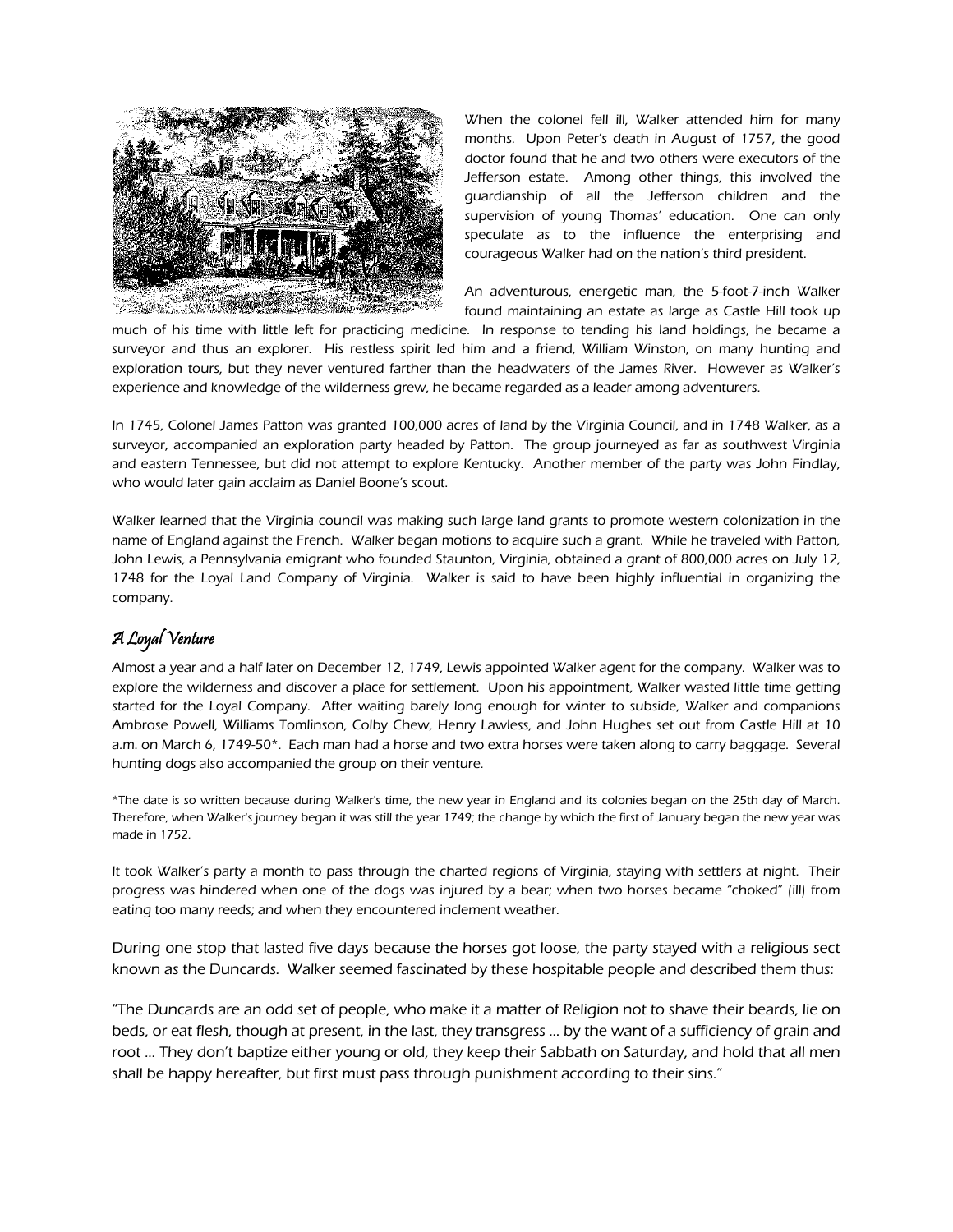On April 13, Walker and company reached what is known as "Cave Gap" in the mountain range they had been crossing and passed through. Walker described the gap in detail. He wrote, "On the north side of the gap is a large spring, which falls very fast, and just above the spring runs through and there is a constant stream of cool air issuing out. The spring is sufficient to turn a mill … This gap may be seen at a considerable distance, and there is no other that I know of, except one about two miles to the north of it which does not appear to be so low as the other."

The mountain range, called Ousiotto by the Indians, and Cave Gap, which pierced them, would later be called the Cumberland. Four days later the group came upon a large river which earlier hunters had named the Shawnee. Walker was unaware of this and named the waterway "Cumberland" in honor of the Duke of Cumberland whom he admired.

The men continued through Eastern Kentucky following the Cumberland River for a way. During the next week, the wilderness again proved inhospitable. Walker reported in his journal that Ambrose Powell was bitten on the knee by a bear; a horse went lame; and it rained most of the time. One April 20, Walker deemed it necessary to build a canoe to ford the Cumberland River which blocked their path northward.

#### House Building & a Lame Horse

It seems ironic that a lame horse was responsible for the location of Kentucky's first house. When one of the horses belonging to Walker's party became lame on April 22, Walker proposed that three of the company remain behind while he and two others proceeded with their explorations. "Lots were drawn to determine who should go, they all being desirous of it. Ambrose Powell and Colby Chew were the fortunate ones," Walker wrote in his journal. As the day was a Sabbath, the group waited until April 23 to cross the river.

Once across, Walker, Powell, and Chew set off to the west, leaving Lawless, Hughes, and Tomlinson behind. In order to establish a claim for the Loyal Company, Walker commissioned the men to build a house and plant seeds which would serve as "corn rights" to the land. Walker's desire to make a physical claim on the land was warranted, for he was not the first white man to enter Kentucky, just the first to record his findings. Two days after splitting forces, Walker noted several trees that had been marked with initials, evidence of those who were previously there. He wrote, "On the lower side of the mouth of the creek is an ash marked T.W., a red oak A.P., and a white hickory C.C. …"

The land to the west of camp continued to be unfavorable in Walker's estimation. Two days and thirty miles after leaving the base, Walker and friends came upon fresh tracks of what he determined to be seven or eight Indians. He tried to overtake them but could not. Then on April 25, after going just five more miles, he notes, "…the land continuing much the same, the Laurel rather growing worse, and the food scarcer. I got up a tree on a ridge and saw the growth of the land much the same as far as my sight could reach. I then concluded to return to the rest of my company." The wildlife also showed its unpleasant side for on that same day, Walker noted that a bear broke one of his dog's forelegs.

On April 28, Walker returned to the site where he left Lawless, Tomlinson, and Hughes and wrote, "The people I left had built a house 8 x 12, cleared and broke up some ground and planted corn and peach stones. They had also killed several bear and cured the meat." As was the custom of the time, the men also built a skinning rack and a salt trough outside the house to cure the meat and skins. The cabin was built near an abandoned village of several Indian-type cabins (thought to be Cherokee) grouped around a mound 20 feet high and 60 feet wide at the top.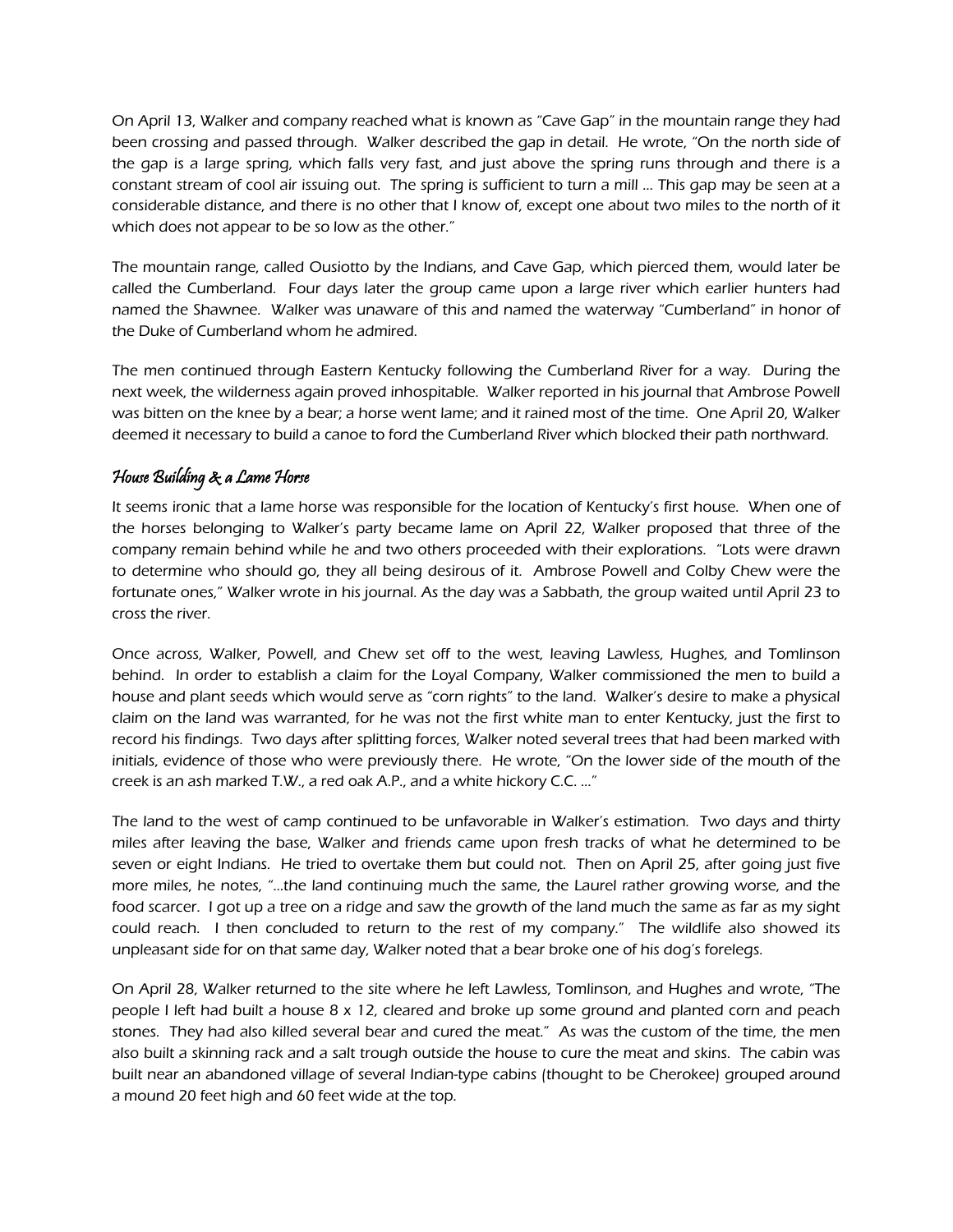

#### Going Home

Apparently the historic significance of the house meant little to Walker as he moved his group two days later. The general unattractiveness of the area discouraged the party from surveying more. The lame horse which prompted the stop, and thus the house, had not recovered so he was left behind. Walker noted the horse's brand in his journal but also gave an excuse for deserting him as he remarked at the end, "…(the horse) …is old."

After leaving the cabin the party headed north, passing near what are now the towns of London and Irvine before turning east. The eastern route took them near Salyersville and Paintsville as well as a fork of the Big Sandy River. One June 7, Walker named this fork, now known as the Levisa, the Louisa after the Duke of Cumberland's sister.

After going through Hot Springs and Staunton, Virginia, Walker arrived home on July 13. His last journal entry makes note of the game the party encountered. "We killed in the journey 13 Buffaloes, 8 Elks, 53 Bears, 20 Deers, 4 Wild Geese, about 150 Turkeys, besides small game. We might have killed three times as much meat, if we wanted," he wrote. The abundance of game was the only positive note of this exploration.

# A Savage-less Trip

Surprisingly, Walker's party did not meet any Indians during their four-month trip despite the fact they followed a route known as the Warrior Path. Several times Walker noted that they came across the tracks of Indians, but there is no mention of any direct contact.

It seems their closest encounter came March 29-31 while the group was still in Virginia. On March 29, Walker's single diary notation was, "Our dogs are very uneasy most of this night" and followed on March 30 with "…discovered the tracks of about 20 Indians that had gone up the creek between the time we camped last night and set off this morning. We suppose they made our dogs so restless last night."

On March 31, Walker noted Indian lodgings but no Indians. He wrote, "…are five Indian houses, built with logs and covered with bark and there were abundance of bones, some whole pots and pans, some broken and many pieces of mats and cloth." He mentions four more houses situated on the opposite bank. In addition, the party camped that night opposite a large Indian fort four miles southeast of the abandoned housing settlement.

The absence of any contact with the Indians is significant throughout Walker's life he exhibited extraordinary skill in dealing with them. He was appointed to various Indian commissions which dealt with issues regarding trade, surveying boundary lines, and concluding peace.

# After Kentucky

The Loyal Company never did take up the lands it was granted to the west of the Cumberland Mountains, but Walker remained an agent of the company until his death in 1794 at the age of 79. His long life and successful travels indicate an unusual degree of physical hardiness and courage.